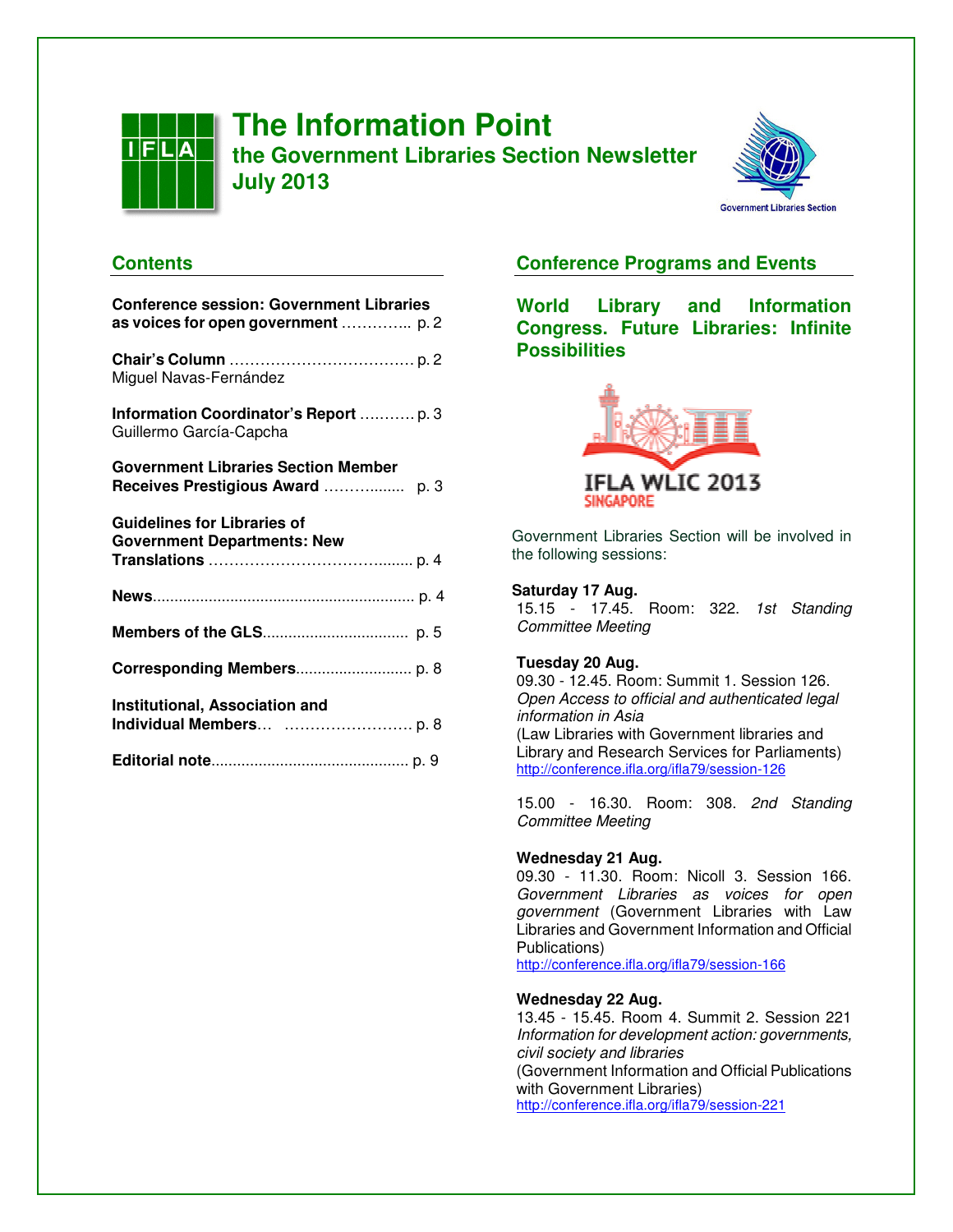# **Conference Session 166: Government Libraries as Voices for Open Government**

We will be leading a session focused on Open Government during the congress in Singapore. It is open to all IFLA participants who wish to discuss the theme, its set of features and how could be applied on current information procedures in the government sector and as part of citizen services.

The format will be flexible and interactive. Selected panelists will introduce topics by way of a 5-10 minute presentation. They will then chair round table sessions with participants from the audience, discussing the impact of these topics on their library services, how to effectively put the plan introduced in the presentation in place, and more.

The outcome of each discussion group will be given by the original speaker or a Section member as a session wrap-up.

#### **Selected Speakers:**

#### Access to administrative information: an issue for better citizen participation

REYNA JOSVAH-RABIAZA (Committee for Safeguard of Integrity - CSI, Madagascar) and CAMILLE ESTHER RAHELIARISOA (Ministry of Fisheries and Halieutic Resources, Madagascar)

The demand side of open government ARI KATZ (Beyond Access, IREX, USA) and MATEJ NOVAK (Bibliomist, Ukraine)

Voices for open government: open data as panacea

DUNCAN OMOLE (ERA Service Manager, Information and Knowledge Solutions, The World Bank Group)

Public Libraries – the government library you use most often!

PAUL NIELSEN (Albany Public Library, City of Albany, Western Australia, Australia)

# **Chair's Column**

**By Miguel Navas-Fernández**  Chair 2011-13



Dear colleagues,

This is the second time that I write for this column. The first one was done for the previous newsletter, July 2012. This time is also the last, because I am leaving the Chair position.

Much happened during the last year. Sadly, the most important thing is that our colleague Maija Jussilainen passed away. We paid a tribute to her during our session at the last WLIC congress in Helsinki, her home land.

Our sessions there were quite successful, and the Standing Committee meetings were attended not only by the members but by some other attendees interested in our Section as well.

We settle down there two projects. First, we may help building an international online directory for government libraries. Second, use that tool to strengthen our community, know each other better, and write and maintain a world report on government libraries. Nevertheless, we did not receive neither funding nor logistical help from IFLA, so both projects were aborted.

During the year-time between the annual congresses, we have been active through our information tools. We have been following and sharing news of interest to our community nevertheless, we would have liked to hear more from people from outside the Section.

We have been working very hard in order to organise interesting sessions in Singapore. Apart from our own programme, "Government libraries as voices for open government", we are cosponsoring other two: "Open Access to Official and Authenticated Legal Information in Asia", and "Information for Development action: governments, civil society and libraries". We have been working with our usual collaborators, Law Libraries, Library Research Services for Parliaments and Government Information and Official Publications sections. All information is available at http://www.ifla.org/government-libraries/conferences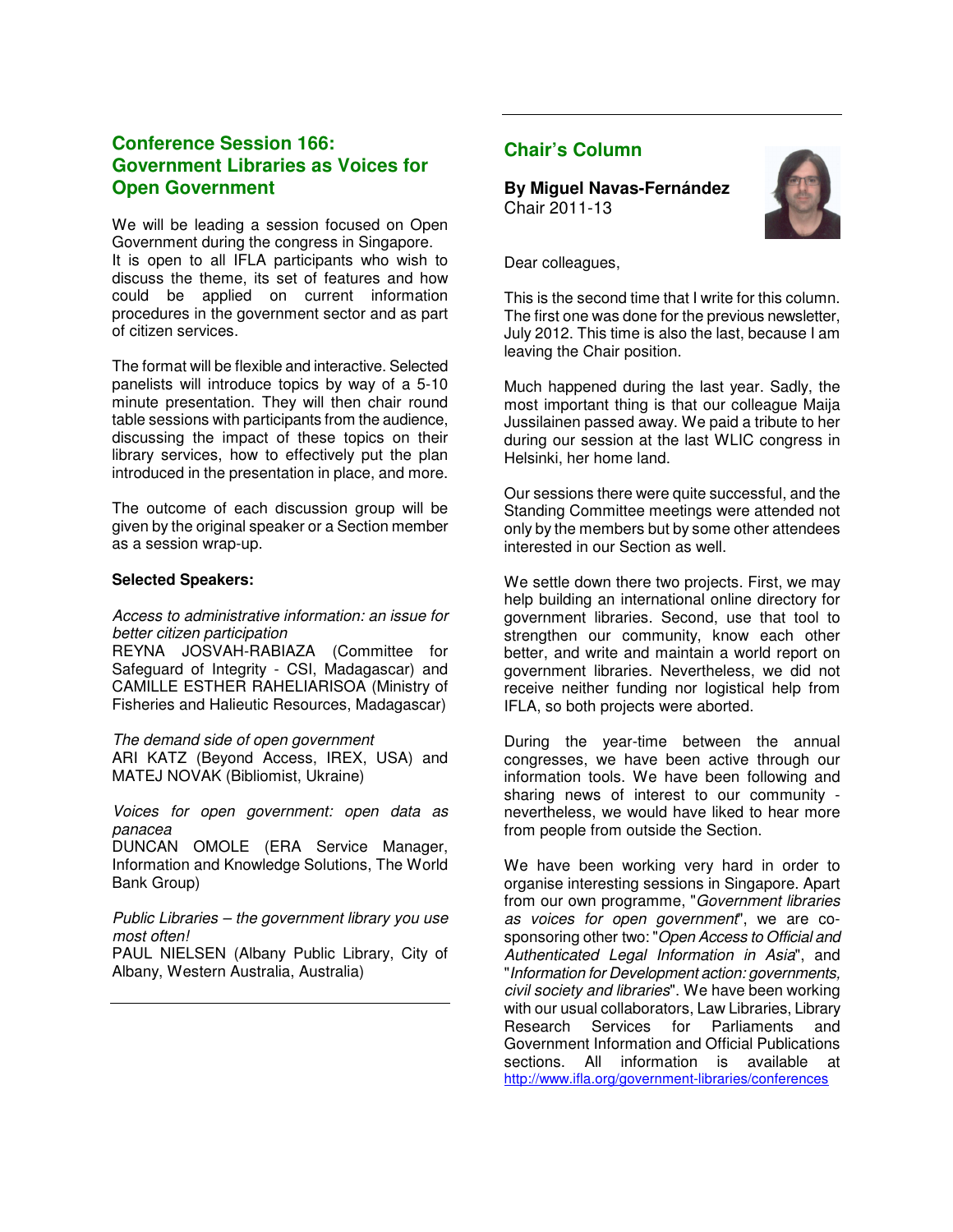Our Guidelines, already available in English, Spanish, French, Russian, Japanese, German, Catalan and Hindi, have been translated into Arabic and Chinese as well. It is one of the IFLA guidelines that have been translated into more languages and we are especially proud of it.

Our Standing Committee members have been changing. Some are leaving (Lamine Camara, Mika Lawler, Pierre-Alain Tilliette), some staying (Ursula-Maria Goeckeritz, Margarita García-Moreno, Jerry Mansfield, Beacher Wiggins, Elina Kähö, Emma Voskanyan), renewing (María del Carmen Díez Hoyo, Anoja Fernando, Inger Jepsson) or becoming new officers (Sanjay K. Bihani new Chair, Anoja Fernando new Secretary, and Guillermo García-Capcha renewing as Information Coordinator).

We hope to see you in Singapore and hear from you from then on!

Have a nice WLIC 2013. With kind regards

# **Information Coordinator's Report**



**By Guillermo García-Capcha**  Information Coordinator 2011-13

### **Changes in the Standing Committee**

Election year conferences are happy occasions and they are also sad ones. At the outset, each IFLA Section greets and welcomes its newly elected members and at conference end, each Section thanks and says farewell to those who have served their four or eight years.

Some changes are going to take place during the congress in Singapore. After an election period inside the Section, a new Chair,<br>Secretary/Treasurer and Information Secretary/Treasurer and Information Coordinator/Web Editor were appointed during elections in June/July 2013:

- Sanjay K. Bihani (India) Chair
- Anoja Fernando (United Kingdom) Secretary / Treasurer
- Guillermo García Capcha (Peru) Information Coordinator

Additionally, there are members that are concluding their term serving to the Section. We thank their support and collaboration. It has been a joy to share cultures and experiences with them, learning that librarianship shares the same values around the world:

- Lamine Camara (Mali)
- Mika Lawler (Japan)
- Pierre-Alain Tilliette (France)

Stay tuned through our communication channels since we will announce the new members of the Section after the conference in Singapore.

# **Government Libraries Section Member Receives Prestigious Award from the American Library Association**



Beacher Wiggins (center) receiving the Melvil Dewey Medal Award. Photo Source: American Library Association

Beacher Wiggins of the Library of Congress was recently awarded the 2013 Melvin Dewey Medal Award, one of the highest honors that a member of the American Library Association may receive.

#### As stated by ALA news:

(http://www.ala.org/news/press-releases/2013/03/beacher-jewiggins-receives-2013-melvil-dewey-medal-award)

"Among the achievements noted by the Dewey jury and the many colleagues who wrote in support of his award nomination are Wiggins's oversight in leading the historic merger of the acquisitions and cataloging functions at the Library of Congress; leadership in building a flexible and robust framework for sharing bibliographic and other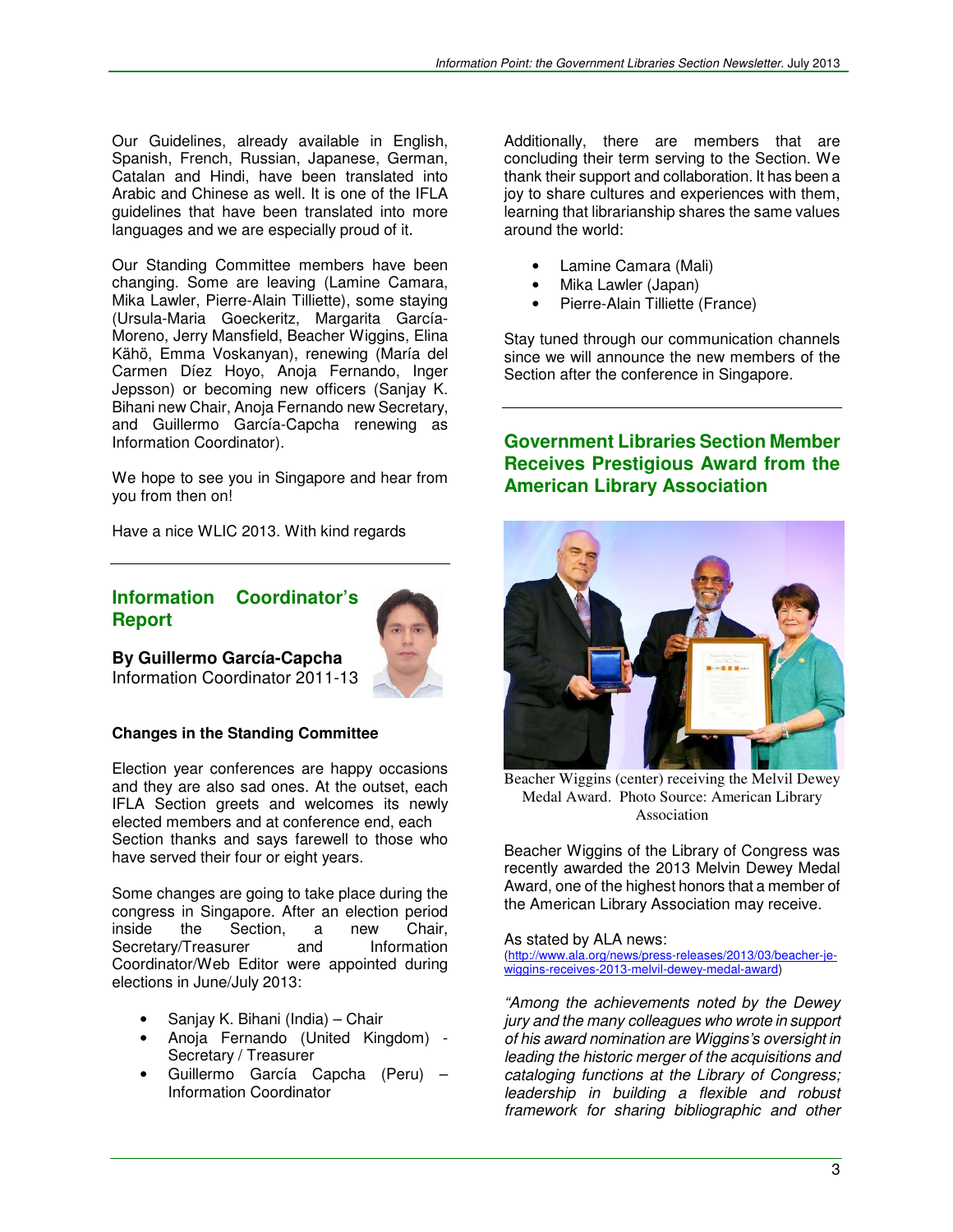metadata related to cultural heritage objects; cochairing the U.S. National Libraries RDA Test Coordinating Committee; co-leading the New Bibliographic Framework Initiative that will replace MARC; Convening the Library of Congress Bicentennial Conference on Bibliographic Control for the New Millennium and his mentoring of colleagues and the willing sharing of his knowledge".

Mr. Wiggins has been an active member of the IFLA Government Libraries Section since 2011. During his period, he has helped us bringing new ideas and perspectives to the way in which the Standing Committee members could work together for government libraries. We'd also like to acknowledge him for his ongoing dedication to the Section.

# **Guidelines for Libraries of Government Departments: New Translations**

We are glad to inform that our **Guidelines for Libraries of Government Departments** have been recently translated into Arabic and Chinese.



With many thanks to Miss Maria El Kady, who was in charge of the Arabic<br>translation. with the translation. coordination of Fatima

Alloul, Corresponding Member of the Section. Equally, our thanks to Chen Ning of the National Library of China who made possible the Chinese version.

We are especially happy because it is possible now to access the Guidelines in the seven official languages accepted by IFLA. Additionally, as a way to extend our service to more communities of government libraries, the publication is also available in Japanese, Hindi and Catalan; meanwhile Greek and Urdu versions are in the making.

The guidelines are meant for managers and line staff of government libraries. It takes the shape of a working guide, where examples, models of behaviours, services and best practices are listed, and can be followed when they suit the situation. Now, we are glad to share this work with the library community from the Arab world.

The Guidelines are available at http://www.ifla.org/publications/guidelines-for-librariesof-government-departments

# **Hindi Translation of Guidelines is available in Print**

The Hindi Translation of Guidelines has been printed and published by Mrs. Sangeeta Bihani from London under an agreement with IFLA. Those printed copies are available in UK and India.

Contact details are given below to request printed copies:

Sangeeta Bihani Flat 15, High VIew Court 144, Leigham Court Road London SW16 2RR Email: sangeetabihani10@gmail.com

## **News**

# **Cuba: II Congress on Health and Disasters**

The II Congress on Health and Disasters, organised by the Ministry of Public Health of Cuba, was held in Havana on March 20-22, 2013.

The objectives were placed in the intersection between disaster risk management and public health: increase in good practices and lessons learned, and the promotion of new alternatives for international cooperation.

Since the congress had a multidisciplinary approach, information professionals were also invited to participate. Topics covered in the Congress included information management during phases of natural disasters, information literacy and disaster risk management in libraries.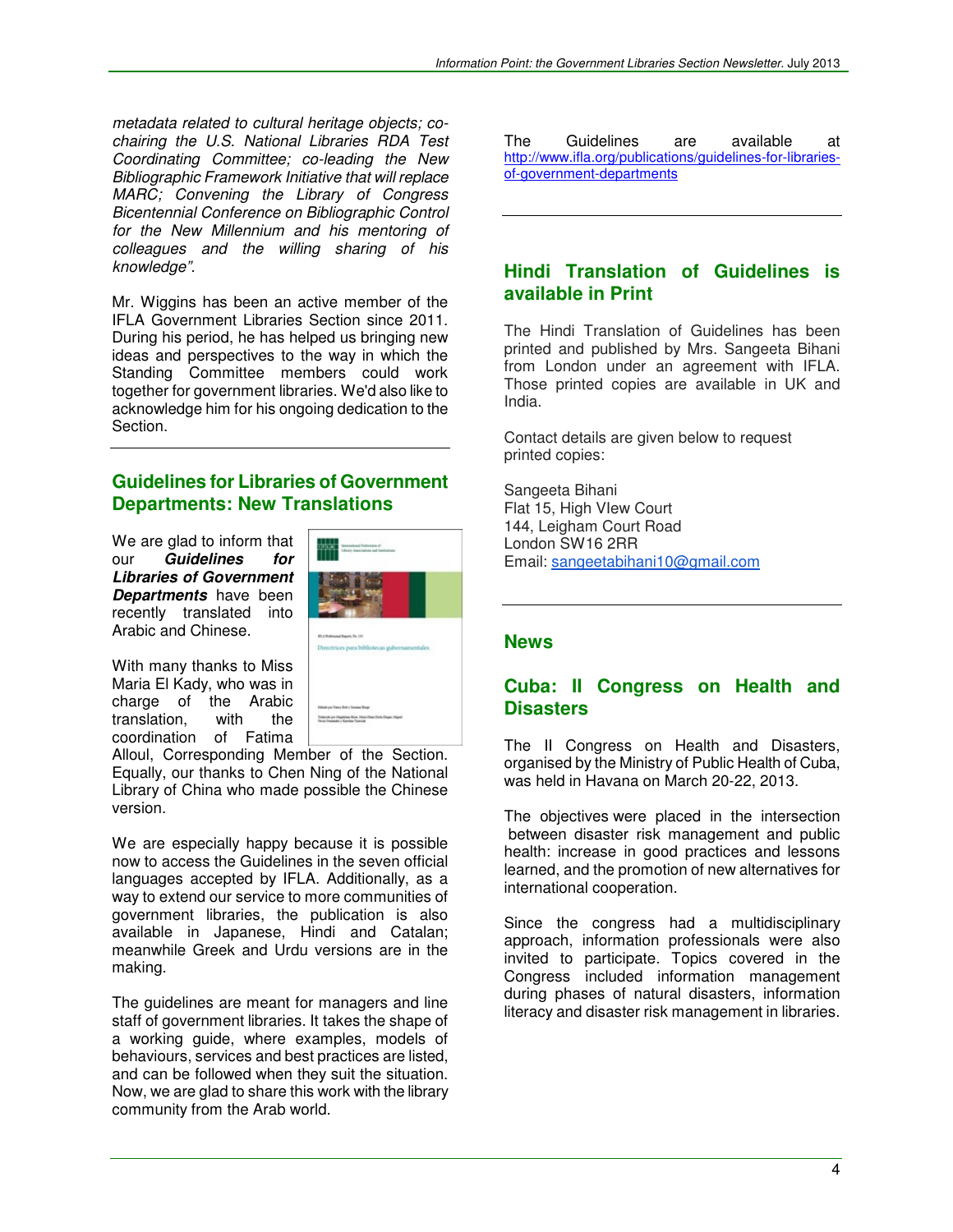# **Spain: Open data Sevilla**

It is not a surprise to find open data events nowadays. One such event took place a few days ago in Seville, Spain. The II meeting on open government & open data (http://opendatasevilla.org/) was organised by Opendata Seville Group and Universidad Pablo Olavide. The purpose was to promote transparency, public information access and participation from the open government standpoint.



Open government data are public data that can be released, used and reused by any citizen. This implies a logic where modes of information production and distribution at government should be intended to be open and transparent.

As other similar events, the exchange raised questions such as why civic service should open institutional data and how data should be released, putting the benefit of citizens as the main justification for these potential procedures in public agencies.

During this event, it is worth noting that information professionals with interest in libraries were part of the meeting (at the Speaker Corner Section). Since it is possible to find public data in some kind of libraries and there are librarians with experience in information management, it is important to have some of them involved and engaged in this kind of endeavour.

# **Winners of an Innovation Award for Contributing to Open Government announced**

EIFL's Public Library Innovation Programme (EIFL-PLIP) has offered an Innovation Award for Contributing to Open Government this year. The criteria of selection included only to public or community libraries located in a transition or

developing country, working in alliance with government agencies in offering e-government services or facilitating participatory democracy at local level.

The winners were announced by EIFL as following:

**Šiauliai County 'Povilas Visinkis' Public Library in Lithuania** for their e-government training programme which is creating dialogue between citizens and officials.

**Public Law Library 'B. P. Hasdeu' Municipal Library** in Moldova for their new online legal database which provides free public access to decisions of the Chisinau Municipal Council.

**Central Library 'M. L. Kropyvnytskyi'** and the **Mykolaiv Centralized Library System for Adults** in Ukraine, for their Citizen Service Centres which are empowering citizens to interact with local government.

More information at http://www.eifl.net/eifl-plipinnovation-award/award-4-open-government

# **Malawi: CSFLIP Seminar and General Meeting**

The Civil Service Forum for Library and Information Personnel (CSFLIP) organised a twoday Seminar and General Meeting to be held at Mponela Agricultural Conference Hall, Malawi, from 13th to 14th December, 2012.

The theme of the Seminar was "Libraries are engine for Climate Change Information and Knowledge".

The CSFLIP Chairperson delivered a keynote address titled "The Role of Libraries in the provision of Climate Change Information for good livelihood in Malawi'. Participants then were briefed on the current situation on the career structure for library and information personnel in the public service, the collection of Institutional Progress Reports for 2013 Consultative Conference, and the preparations for the Standing Conference for Eastern, Central and Southern Africa Librarians (SCECSAL) to be held in Malawi in 2014.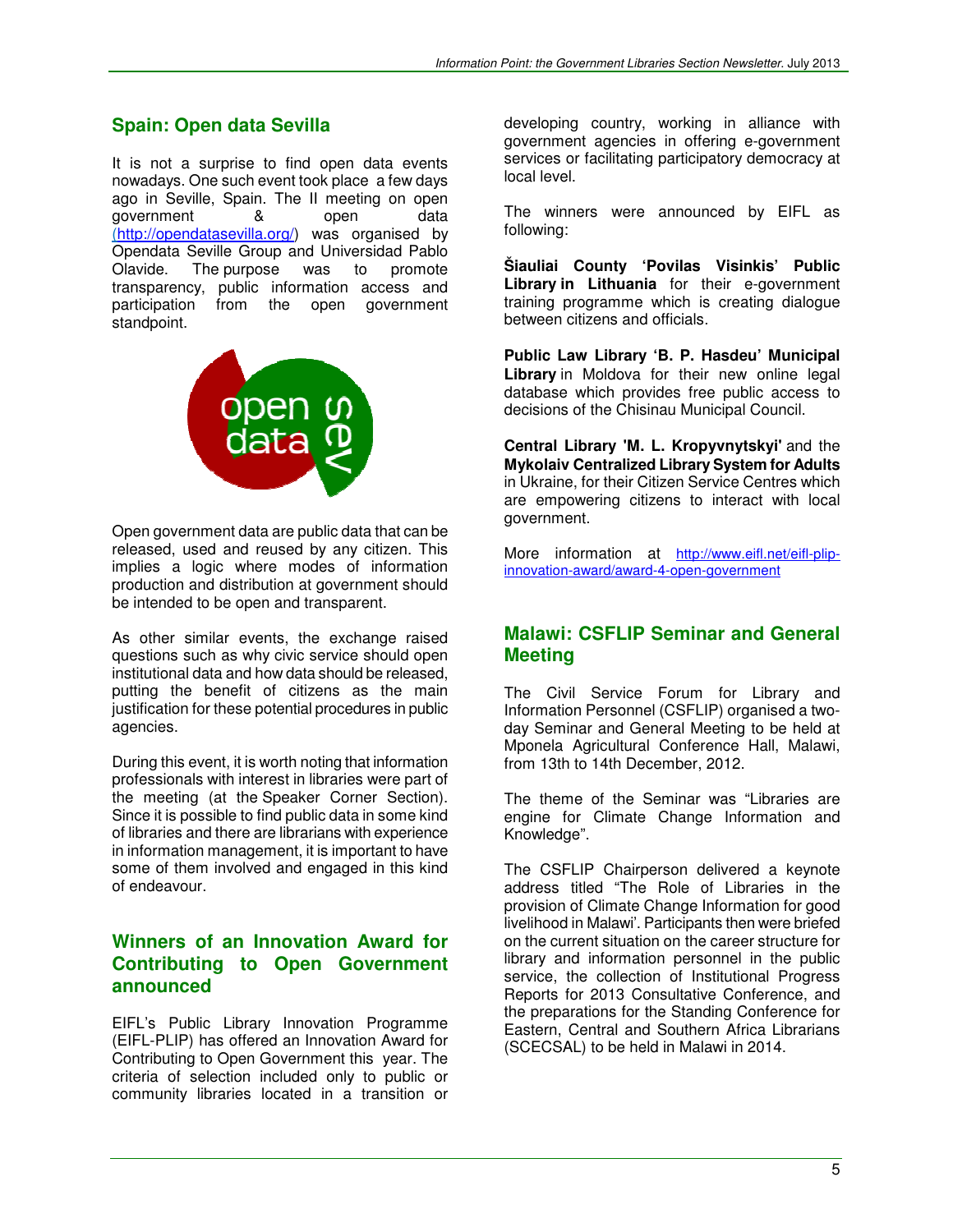CSFLIP is the body for Librarians, Documentalists and Archivists working in the public service in Malawi, who come together to lobby with government on the best practices of providing information services and capacity building.

Post prepared over the basis of an official statement prepared by G.G. Makhalira, CSFLIP chairperson.

# **Standing Committee of Government Libraries**

## **Miguel NAVAS-FERNÁNDEZ (Chair)**

**Librarian** Law Libraries Network of Catalonia Sabadell (Barcelona) Catalonia, SPAIN Email: miguel.navas@gencat.cat First term: 2009-2013



**Sanjay K. BIHANI (Secretary/Treasurer)** Attache (Press & Information / Library)

High Commission of India India House, Aldwych London WC2B 4NA UNITED KINGDOM



#### Tel. +(44) (0) 207 632 3064 / 3166 Fax +(44) (0) 207 632 3204

Mob. +44 (0) 750 122 8693 Email: sanjaykbihani@gmail.com First term: 2007-2011

Second term: 2011-2015

**Guillermo GARCÍA-CAPCHA (Information Coordinator/Web Editor)** Librarian Av. El Parque 720 Canto Rey Lima 36, PERU Email: ggarcia78@gmail.com First Term: 2011-2015



#### **Lamine CAMARA**

Chef de la Cellule Information Direction Generale des Marches **Publics** BP1680 Quartier du Fleuve 1680 Bamako MALI Tel. + (223)90220621 Fax +(223) 90233846 Email: lamincamara\_ml@yahoo.fr / dgmp@dgmp.gov.ml First term: 2009-2013

### **María del Carmen DÍEZ-HOYO**

Head Librarian Bibliotecas de la Agencia Española de Cooperación Internacional para el Desarollo Ministerio de Asuntos Exteriores y de Cooperación Avenida Reyes Católicos, no 4 28040 Madrid SPAIN Tel.+(34)(91)5838524 Fax +(34)(91)5838525 Email: carmen.diez-hoyo@aecid.es First term: 2009-2013



Adelphi Library Team Librarian Department for Work and Pensions Information, Governance and Security | Room 114 - The Adelphi 1-11 John Adam Street | London | WC2N 6HT UNITED KINGDOM Email: anoja.fernando@dwp.gsi.gov.uk Substitution term: 2012-2013



**Margarita GARCÍA-MORENO**  Deputy Director of Publications Ministry of Defence Paseo de Moret, 3 28008 Madrid SPAIN Tel. +(34) 91 780 86 17 Fax: +(34) 91 780 89 47 Email: mgarmo1@oc.mde.es First Term: 2011-2015



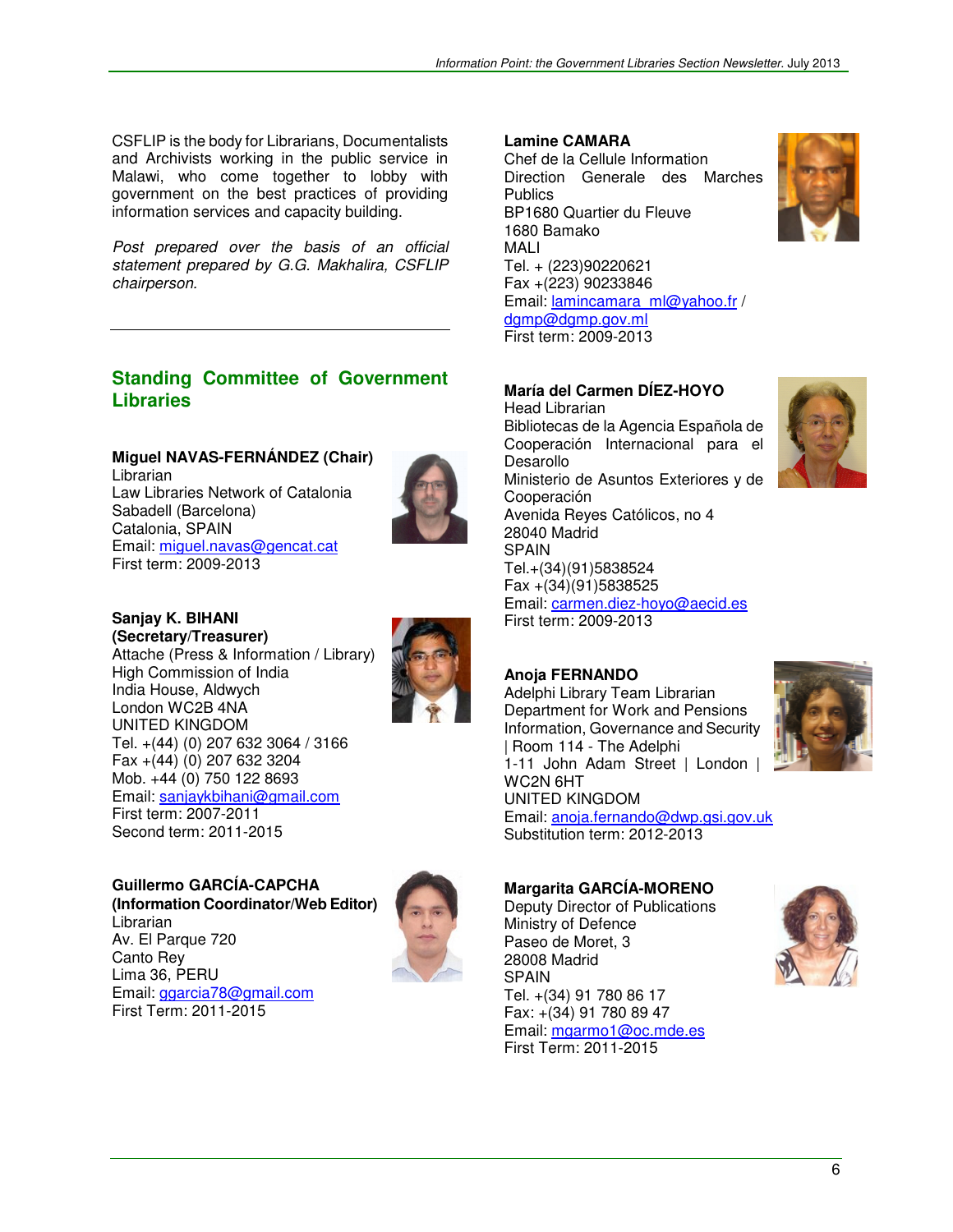### **Ursula Maria GOECKERITZ**

Head of Library Thuringian Ministry of Education and Cultural Affairs Werner-Seelenbinder-Strasse 7 99096 Erfurt GERMANY Tel. +(49) (361) 3794246 Fax  $+(49)(361)$  3794249 Email: maria.goeckeritz@tkm.thueringen.de / maria.goeckeritz@web.de First term: 2007-2011 Second term: 2011-2015



### **Inger JEPSSON**

Head of Library Swedish Government Offices Forvaltningsavdelningen SE - 103 33 Stockholm SWEDEN Tel. +(46)(8)4054710 Fax + (46)(8)4054979 Email: inger.jepsson@adm.ministry.se First term: 2009-2013



# **Elina KÄHÖ**

Information Specialist Information Services Ministry of Finance Snellmaninkatu 1 A, Helsinki PO BOX 28 FI-00023 Government FINLAND Tel. +358 9 160 01 Fax +358 9 160 33123 E-mail: elina.kaho@vm.fi First term: 2011-2015



Director, Planning Division, Administrative Department National Diet Library 1-10-1 Nagata-cho, Chiyoda-ku Tokyo 100-8924 JAPAN Tel.+ (81)(3)35812331 Fax +(81)(3)35082934 Email: mlawler@ndl.go.jp First term: 2009-2013



#### **Jerry W. MANSFIELD**

Information Research Specialist Congressional Research Service, Library of Congress 101 Independence Ave SE Washington DC 20540 UNITED STATES Tel. +(1)(202)707 0106 Fax  $+(1)(202)252$  3475 Email: jmansfield@crs.loc.gov First term: 2007-2011 Second term: 2011-2015

#### **Pierre-Alain TILLIETTE**

Conservateur en Chef Bibliothèque de l'Hôtel de Ville 71596 Paris RP FRANCE Tel.+(33)(1)42 76 48 78/87 Fax +(33)(1)42 76 63 78 Email: pierre-alain.tilliette@paris.fr First term: 2009-2013

#### **Emma VOSKANYAN**

Head, Dept. of Official Publications and Normative Documents Russian State Library 3/5 Vozdvizhenka 119019 Moscow RUSSIAN FEDERATION Tel. +(7)(495)2029485 Fax +(7)(495)9136933 Email: cdi@rsl.ru / roscomifla@rsl.ru First term: 2007-2011 Second term: 2011-2015



#### **Beacher WIGGINS**

Director for Acquisitions and Bibliographic Access Library of Congress 101 Independence Ave., SE Washington, DC 20540-4000 UNITED STATES Tel. +(1)(202)7076118 Fax. +1(202)7076269 Email: bwig@loc.gov First Term: 2011-2015

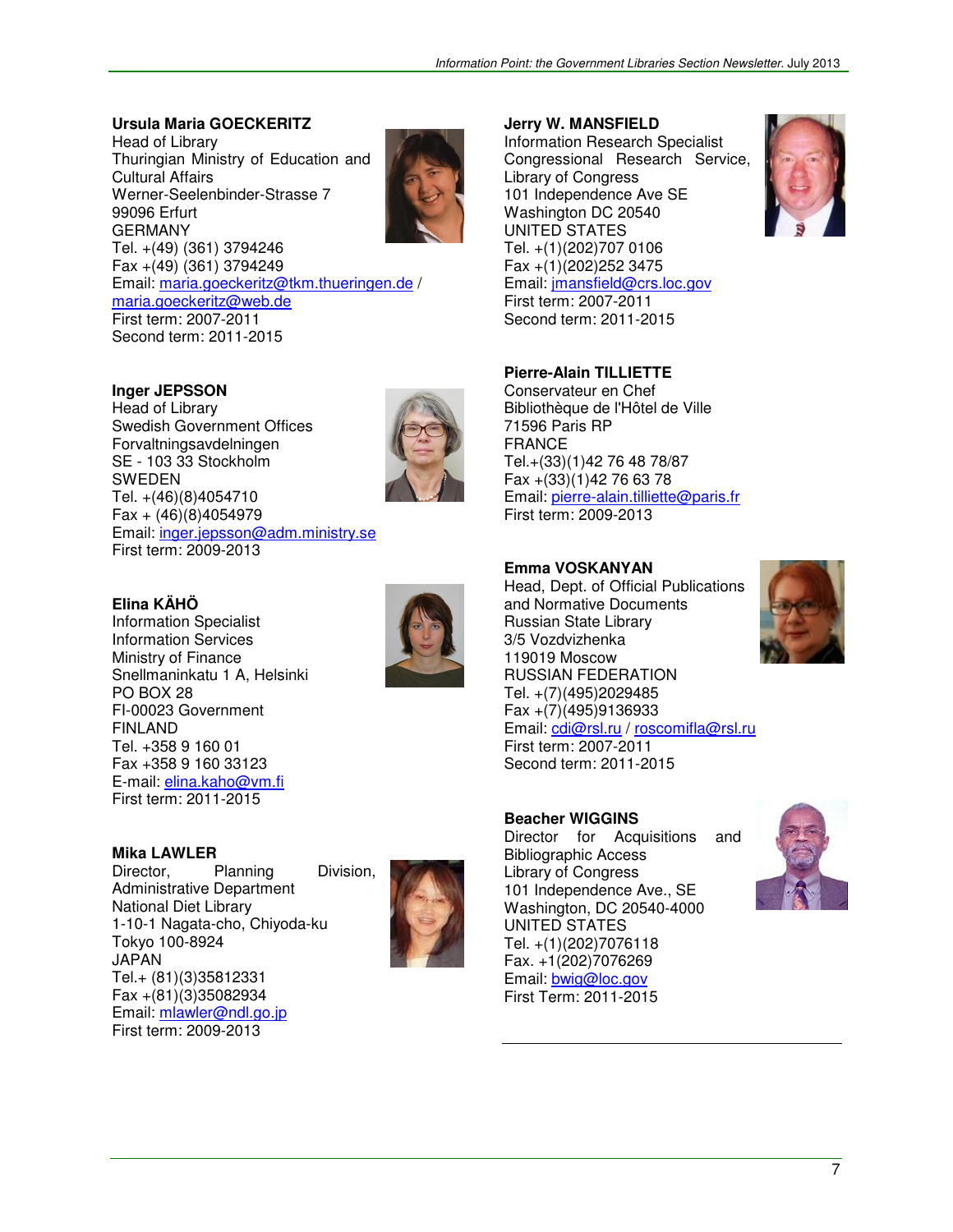# **Corresponding Members**

### **Magdalena BIOTA**

Documentation and Information **Center** Information Services Ministry of Economy and Public Finance Hipólito Yrigoyen 250, Piso 2, Of. 200 (CP 1310) Buenos Aires ARGENTINA Tel: (5411) 4349-7157/5554/9 E-mail: mbiota@mecon.gov.ar First Term: 2011-2013

### **Pavel KISELEV**

Legal Assistant to General Director Boris Yeltsin Presidential Library 3 Senatskaya sq. St. Petersburg RUSSIA Email: kiselev@prlib.ru First Term: 2011-2013



#### **Carmel IDIM**

Deputy Director Library Services - Public Service Institute (PSIN) Km30, along Abuja - Kubwa road Abuja NIGERIA Email: cmidim@yahoo.com First Term: 2011-2013

### **Fatima ALLOUL**

Head Librarian Center for Legal Studies, Research and Documentation Ministry of Foreign Affairs and **Emigrants** Palais Boustros – Beirut LEBANON Email: fatima\_alloul@hotmail.com First Term: 2011-2013



**Jérôme FRONTY**

Responsable du service de la documentation parisienne Bibliothèque de l'Hôtel de Ville 5 rue de Lobau 75196 PARIS cedex 04 FRANCE Email: jerome.fronty@paris.fr First Term: 2012-2014



# **Institutional, Association and Individual Members**

Currently, there are 56 members of IFLA registered in the Government Libraries Section.

### **Distribution by categories**

- 41 institutions
- 13 national associations
- 2 students affiliates.

#### **Distribution by countries**

Number of members from each country:

- Argentina 1
- Australia 2
- Azerbaijan 1
- Belgium 2
- Bosnia and Herzegovina 1
- Cameroon 1
- Canada 4
- China 3
- Croatia 1
- Cyprus 1
- Denmark 1
- Egypt 1
- Finland 3
- Germany 1
- Hungary 1
- Iceland 1
- India 2
- Ireland 2
- Italy 2
- Japan 1
- Namibia 1
- Netherlands 2
- Norway 2
- Portugal 1
- Republic of Korea 1
- Russian Federation 2
- Saudi Arabia 1
- Slovenia 1
- Spain 2
- Swaziland 1
- Sweden 2
- Switzerland 1
- United Kingdom 1
- United States 6